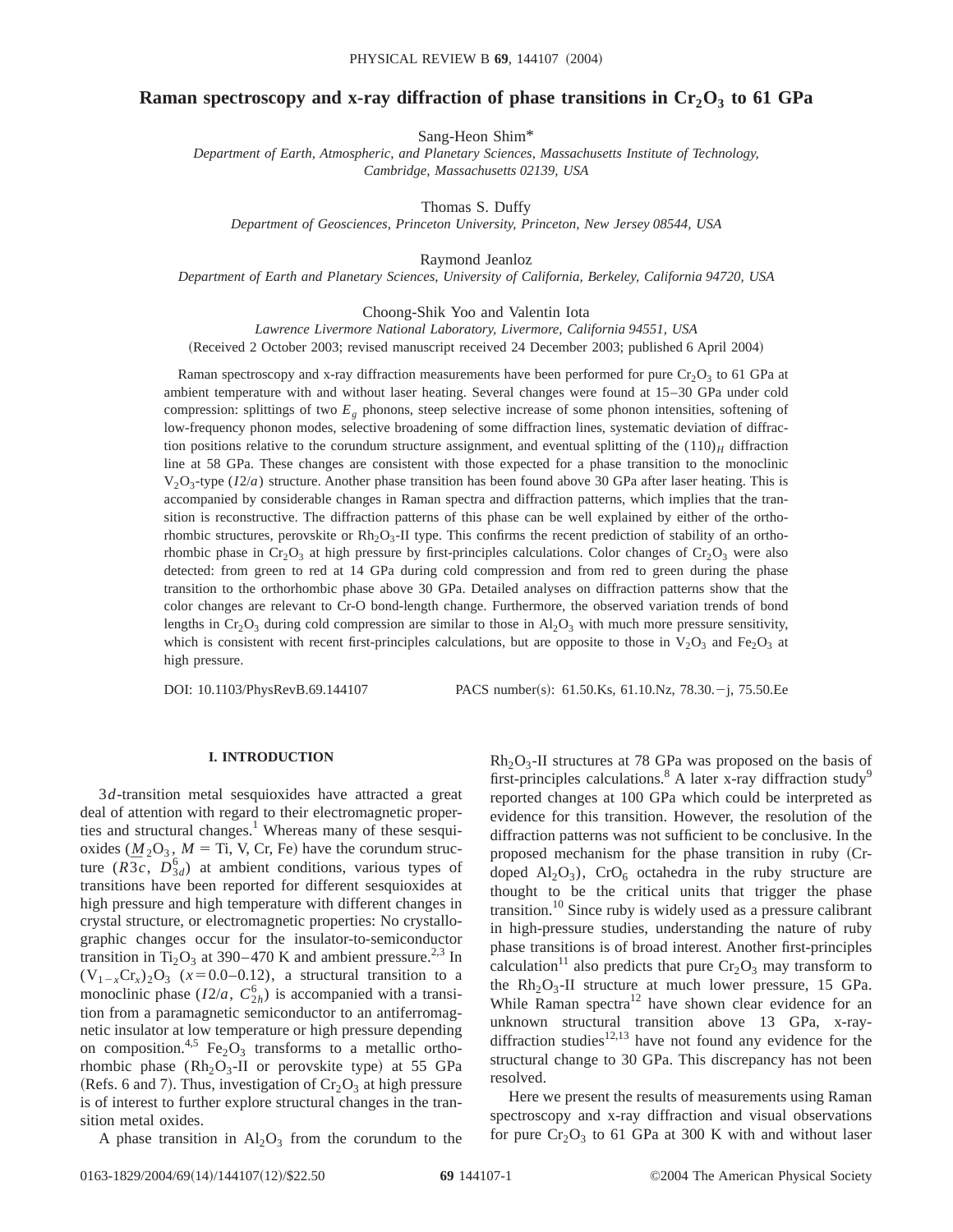heating. Several lines of evidence for a phase transition at 15–30 GPa were found when  $Cr_2O_3$  is compressed at 300 K. We also report the Raman spectra and diffraction patterns of the orthorhombic phase observed after laser heating above 30 GPa. We will discuss the crystal structures of the highpressure phases and structural response of  $Cr_2O_3$  to stress.

# **II. EXPERIMENTAL TECHNIQUES**

Pure synthetic  $Cr_2O_3$  (Aldrich, 99.995%) was used as starting material. The purity and crystal structure (corundum type) were confirmed using x-ray diffraction and Raman spectroscopy at ambient conditions. Powdered  $Cr_2O_3$  was loaded in the 100  $\mu$ m hole of an indented stainless steel gasket and compressed between two 300  $\mu$ m culet lowfluorescence diamond anvils. A symmetric-type diamond cell with 60° conical apertures and a Mao-Bell-type diamond cell with slot shaped apertures were used. Small ruby chips were loaded for pressure measurements using the quasihydrostatic ruby pressure scale.14 Argon was cryogenically loaded into the sample chamber as a pressure transmitting and thermalinsulating medium. For Raman measurements below 10 GPa, we used a methanol-ethanol  $(4:1)$  mixture as a pressure medium.

Raman spectra were excited using an argon-ion laser ( $\lambda$ )  $=$  514.5 nm) and recorded with a single spectrometer at Princeton University<sup>7</sup> and with a triple spectrometer at Livermore National Laboratory. A spectral range of  $150-1250$  cm<sup>-1</sup> was used for measurements to 62 GPa. The spectrometers were frequently calibrated using Ne emission spectra over the course of the experiments. In order to prevent sample heating by the argon-ion laser, we loaded the sample directly in contact with a high thermal-conductivity diamond anvil and measured spectra from this contact surface. For laser heating experiments, we separated the sample foils from the diamond anvils by loading argon below and above the samples to reduce heat loss through the anvils. Raman spectra were typically collected over 10 min. Peaks were fitted using a Lorenzian profile shape function. For asymmetric peaks we used a split Pearson VII function.

Angle-dispersive x-ray diffraction measurements were performed at the B2 sector of the Cornell High Energy Synchrotron Source (CHESS) and at the 10.3 sector of the Stanford Synchrotron Radiation Laboratory (SSRL) using monochromatic x-ray beams ( $\lambda$ =0.4959 Å at CHESS and 0.7277 Å at SSRL) and imaging plates. Two diffraction patterns were measured at each pressure at different distances from the sample. The sample-imaging plate distances were measured using the diffraction lines of NaCl and MgO. The backing plates of the symmetric cell restricted the maximum value of  $2\theta$  to  $\sim$  16°. In order to obtain a wider angle range, we tilted the symmetric type diamond cell with respect to the incident x-ray beam. This allows us to measure spectra to  $\sim$  28°2 $\theta$ . However, instead of full diffraction rings, we obtained partial rings  $(160^{\circ}$  arc) due to the tilting. With the Mao-Bell-type cell, since it has a slot aperture, we were able to measure diffraction patterns to  $\sim$  40°2 $\theta$  without tilting. However, the slot-type aperture only allows  $8^{\circ} - 10^{\circ}$  arc of diffraction rings. In these experiments, pressure was measured using the argon equation of state<sup>15</sup> in addition to the ruby scale. Some of samples were heated using a cw Nd:YAG laser (where YAG stands for yttrium aluminum garnet). The entire sample was scanned by the laser for  $15-20$ min to anneal differential stresses or synthesize a hightemperature phase.

Geometric corrections for the measured diffraction images were performed using the program SIMPA.<sup>16</sup> Integrations to obtain one-dimensional patterns were carried out for the portion of the rings ( $\sim 60^{\circ}$ ) where the maximum 2 $\theta$  angle range is achieved for the patterns measured with the symmetric-type cell. Individual peak fitting using a pseudo-Voigt profile function was performed to obtain the unit-cell parameters. Unit-cell refinements were performed using the UNITCELL code.<sup>17</sup> GSAS (Ref. 18) was used for Rietveld refinement and Le Bail fitting.

We also performed energy-dispersive x-ray diffraction measurements at *in situ* high  $P - T$   $(25-30 \text{ GPa}$  and  $1500-$ 2000 K) at the GSECARS sector of the Advanced Photon Source. A double-sided laser heating system<sup>19</sup> with a cw Nd:YLF laser was used in this experiment.



FIG. 1. High-pressure Raman spectra of  $Cr_2O_3$  measured at 300 K without laser heating. Peak assignments for the corundum-type phase follow from single-crystal measurements (Ref. 21). New features observed above 15–30 GPa during cold compression are indicated by arrows ( $\nu_1$ ,  $\nu_2$ , and  $\nu_8$ ). An example for the peak fit for  $E_g(2)$  using two peaks ( $v_2$  and  $v_3$ ) is shown (dashed lines) together with the observed spectrum (solid line) in the inset. Pressure is shown above each trace.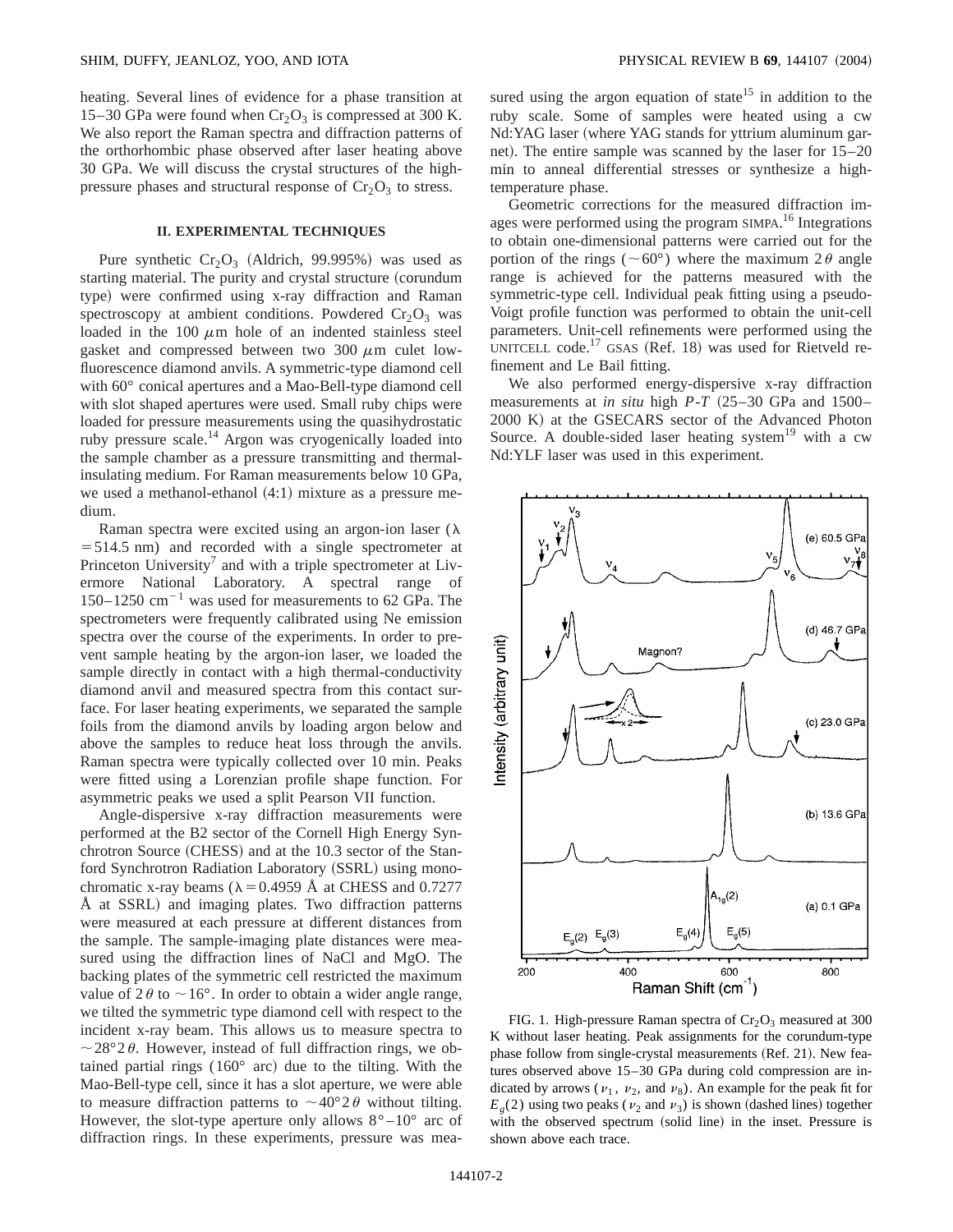

FIG. 2. Raman spectra of the mode at 400–450 cm<sup>-1</sup>, which has been assigned as a magnon in previous studies (Ref. 21), and selected phonon modes at  $600-1000$  cm<sup>-1</sup> at high pressures and ambient temperature. Examples for the peak fit for  $E<sub>g</sub>(5)$  using two peaks ( $v<sub>7</sub>$  and  $\nu_8$ ) are shown (dashed lines) together with the observed spectra (solid lines) in the insets. Notation is the same as in Fig. 1.

### **III. RESULTS**

### **A. Phase transition at 15–30 GPa and 300 K**

Raman spectra were measured to 60.5 GPa at 300 K without heating (Figs.  $1-3$ ). We compare the measured Raman shifts at the lowest pressure  $(0.09 \text{ GPa})$  with previous ambient pressure studies in Table I. The different studies are generally in agreement within a few wave numbers. Two different single-crystal polarization measurements<sup>20,21</sup> agree on the mode assignment except for a mode in the  $290-304$  cm<sup>-1</sup> range. We use the assignment<sup>21</sup> which is consistent with that for  $V_{1-x}Cr_xO_3$  (Ref. 22). Two weak modes below 270 cm<sup>-1</sup>

were not observed in our powder Raman spectra as was also the case for other powder Raman studies.<sup>12,23</sup>

With compression, we observed a relative intensity increase [Figs. 1(a), 1(b), and 4] and frequency decrease (Fig. 3) of  $E_q(2)$  mode to 15 GPa. Above 15 GPa, two phonon modes  $E<sub>g</sub>(2)$  and  $E<sub>g</sub>(5)$  become asymmetric [see the insets of Figs.  $1(c)$  and  $2(c)$ , and Fig. 3. Upon further compression, clear splitting of  $E<sub>g</sub>(2)$  into a doublet ( $\nu_2$  and  $\nu_3$ ) was observed, and a broad band ( $v_1$ ) also appears at  $\sim$ 250 cm<sup>-1</sup> above 26 GPa [Figs. 1(d), 1(e), and 3]. Mougin *et al.*<sup>12</sup> observed this splitting as well, but incorrectly attributed it to pressure gradients in the sample. While we were not able to



FIG. 3. Pressure shift of Raman modes at high pressure and 300 K without laser heating. Solid circles are the data points for compression and open circles are for decompression. Polynomial fits for compression data are shown as solid lines. The polynomial fit for  $\nu_{9}$  also includes decompression data points. Lower pressure Raman measurements (Ref. 12) are plotted for comparison (open squares). Assignments follow from single-crystal polarization measurements (Ref. 21). The predicted magnon frequency change with compression by Bloch's hypothesis (Ref. 25) is plotted as a dashed line in (a). The shaded area indicates where changes in Raman spectra were detected during cold compression and decompression. Peak assignments are the same as in Fig. 1.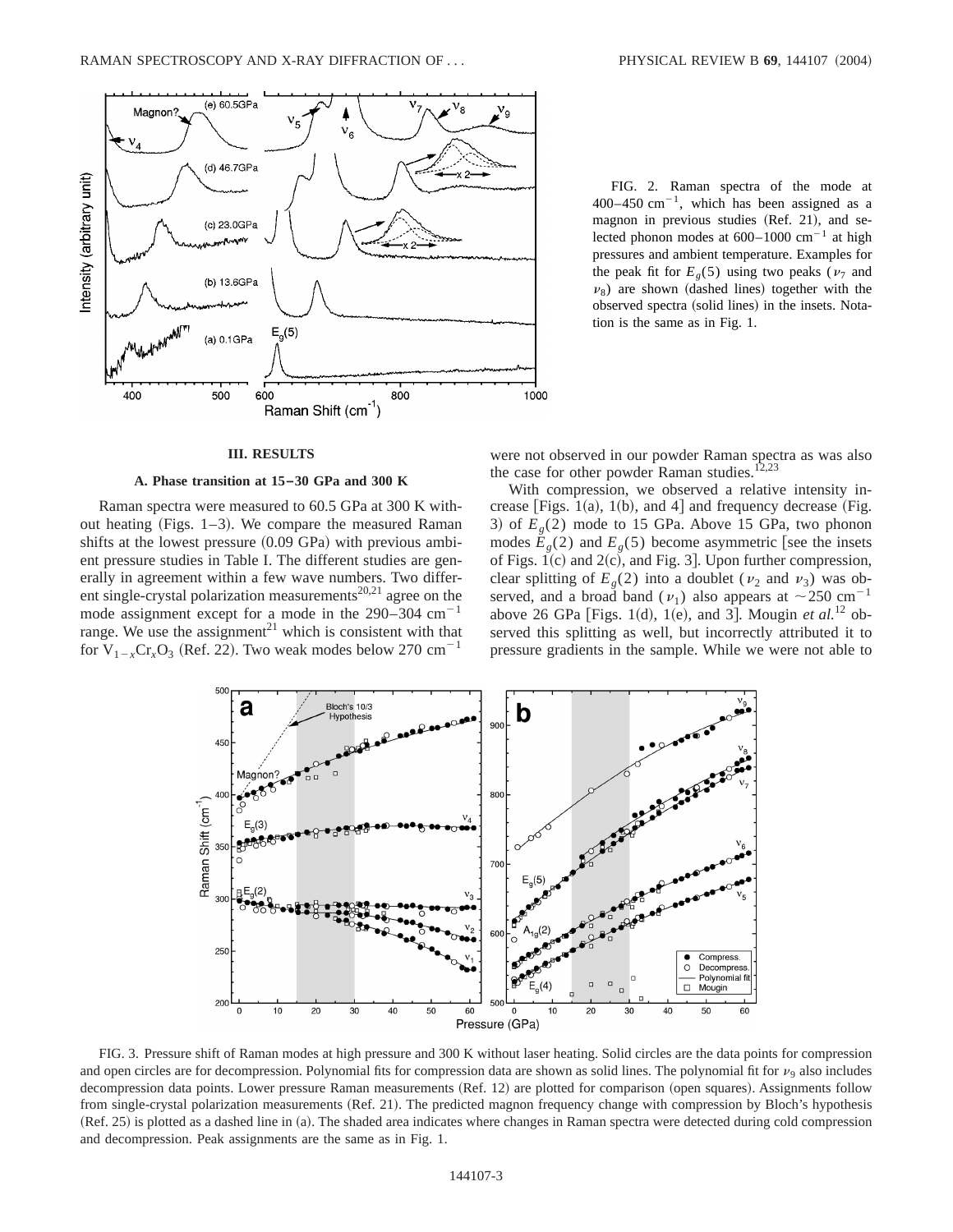| Ref. 20        |     | Ref. 21        |     | Ref. 23 | Ref. 12 | This study <sup>a</sup> |                | $(V_{1-x}Cr_x)O_3$ (Ref. 22) <sup>b</sup> |  |
|----------------|-----|----------------|-----|---------|---------|-------------------------|----------------|-------------------------------------------|--|
|                |     | E <sub>g</sub> | 235 |         |         |                         | E <sub>g</sub> | 210                                       |  |
|                |     | $A_{1g}$       | 266 |         |         |                         | $A_{1g}$       | 234                                       |  |
| $A_{1g}$       | 303 | $E_{\varrho}$  | 290 | 304     | 296     | 298                     | $E_{g}$        | 246                                       |  |
| $E_g$          | 351 | $E_g$          | 352 | 353     | 350     | 354                     | $E_g$          | 327                                       |  |
| $E_g$          | 397 | Magnon         | 396 | 401     |         | 397                     | Magnon         | 440 <sup>c</sup>                          |  |
| $E_g$          | 530 | $E_g$          | 528 | 529     | 529     | 531                     |                |                                           |  |
| $A_{1g}$       | 551 | $A_{1g}$       | 547 | 553     | 554     | 556                     | $A_{1g}$       | 501                                       |  |
| E <sub>g</sub> | 609 | $E_{g}$        | 617 | 616     | 615     | 618                     | $E_g$          | 595                                       |  |

TABLE I. Raman modes of  $Cr_2O_3$  at ambient condition.

<sup>a</sup>Measured at 0.09 GPa.

<sup>b</sup>For  $x \le 0.03$  at ambient condition.

<sup>c</sup>At 80 K for antiferromagnetic insulator phase.

observe splitting for  $E<sub>g</sub>(5)$ , the increase of asymmetry and the broadness of this mode compared to other observed modes imply that this band may be at least a doublet above 17 GPa (Fig. 2). In fact, fitting with a doublet improves the goodness of fit significantly [see the inset of Fig.  $2(c)$  and  $2(d)$ ]. Together with these changes, it is also observed that the spectral background increases above 15 GPa. Significant intensity changes were also detected at 15–30 GPa for  $E<sub>g</sub>(2)$ ,  $E<sub>g</sub>(3)$ , and  $E<sub>g</sub>(5)$  modes (Fig. 4) in agreement with Ref. 12. All these changes are confirmed to be reversible upon decompression (Fig. 3) except that  $\nu_9$  survived down to ambient pressure. All phonon modes show significant nonlinear behaviors at high pressure, which was also seen in Raman spectra of Fe<sub>2</sub>O<sub>3</sub> (Ref. 7). In addition, the four lowfrequency modes ( $v_1 - v_4$ ) show significant softening at high pressure.

Since powder Raman spectroscopy is not sufficient to determine a crystal structure directly, we investigated analog systems. We consider the monoclinic phase  $(C_{2h}^{\overline{6}})$  observed at low temperature and ambient pressure in pure and Cr-



FIG. 4. Normalized relative intensities of Raman modes at high pressure. Intensities are obtained by integrating areas under peaks after subtracting background. Relative intensities are obtained by dividing the intensities by the  $A_{1g}(2)$  or  $\nu_6$  intensity (*I*<sup>\*</sup>). Normalization is performed using the measurement at the lowest pressure  $(0.09 \text{ GPa})$ ,  $(I/I^*)_0$ .

doped  $V_2O_3$  (Refs. 22 and 24), and the orthorhombic phases  $(Rh<sub>2</sub>O<sub>3</sub>$ -II or perovskite type, Ref. 7) which have been reported for other sesquioxides. Relatively minor changes in vibrational spectra can be expected for the monoclinic structure as it is essentially a slightly distorted corundum structure. However, it has been observed for  $Fe<sub>2</sub>O<sub>3</sub>$  that a phase transition to the orthorhombic phase is reconstructive and is accompanied by extensive changes in Raman spectra.<sup>7</sup> In fact, the observed changes in Raman spectra at 15–30 GPa and ambient temperature are significantly different from the spectra of the orthorhombic phase of  $Cr_2O_3$  measured above 30 GPa and after laser heating (see Sec. III B). Furthermore, the changes in the Raman spectra of  $Cr_2O_3$  at 15–30 GPa are more consistent with those of the trigonal-monoclinic phase transition in pure and Cr-doped (Cr<0.03)  $V_2O_3$  where peak splittings were observed for all  $E<sub>g</sub>$  modes.<sup>22,24</sup> The splittings of  $E<sub>g</sub>$  modes are also consistent with the group theoretical prediction for the transition.

In this study, we observed splittings for only two  $E<sub>g</sub>$ modes (Figs.  $1-3$ ). In high-pressure experiments, stress inhomogeneity increases upon compression resulting in a peak broadening, and this could prevent detection of small peak splittings at high pressures. In fact,  $E<sub>g</sub>(4)$  is partly overlapped by a much stronger  $A_{1g}$  mode. In Cr<sub>2</sub>O<sub>3</sub>,  $E_g(2)$  becomes a triplet instead of doublet as observed in pure or Cr-doped  $V_2O_3$ . Since an  $E_g$  mode is doubly degenerate, one of this observed triplet can be attributed to the appearance of a new mode. In fact, group theory predicts not only new Raman-active modes from the splitting of the Raman-active phonons of the corundum phase but also the appearance of new Raman-active phonons from the inactive modes of the corundum phase.

A Raman mode was also observed at  $397 \text{ cm}^{-1}$  at ambient pressure and this was also readily measured at high pressures (Figs 2 and 3). This mode has been assigned to onemagnon scattering based on a steep intensity decrease observed near the Ne<sup>e</sup>l temperature  $(308 \text{ K})$  and its good agreement with inelastic neutron scattering.<sup>21</sup> This mode is continuously observed throughout the experimental range and, moreover, the relative intensity shows a steep increase at  $15-30$  GPa (Fig. 4). This increase is the greatest among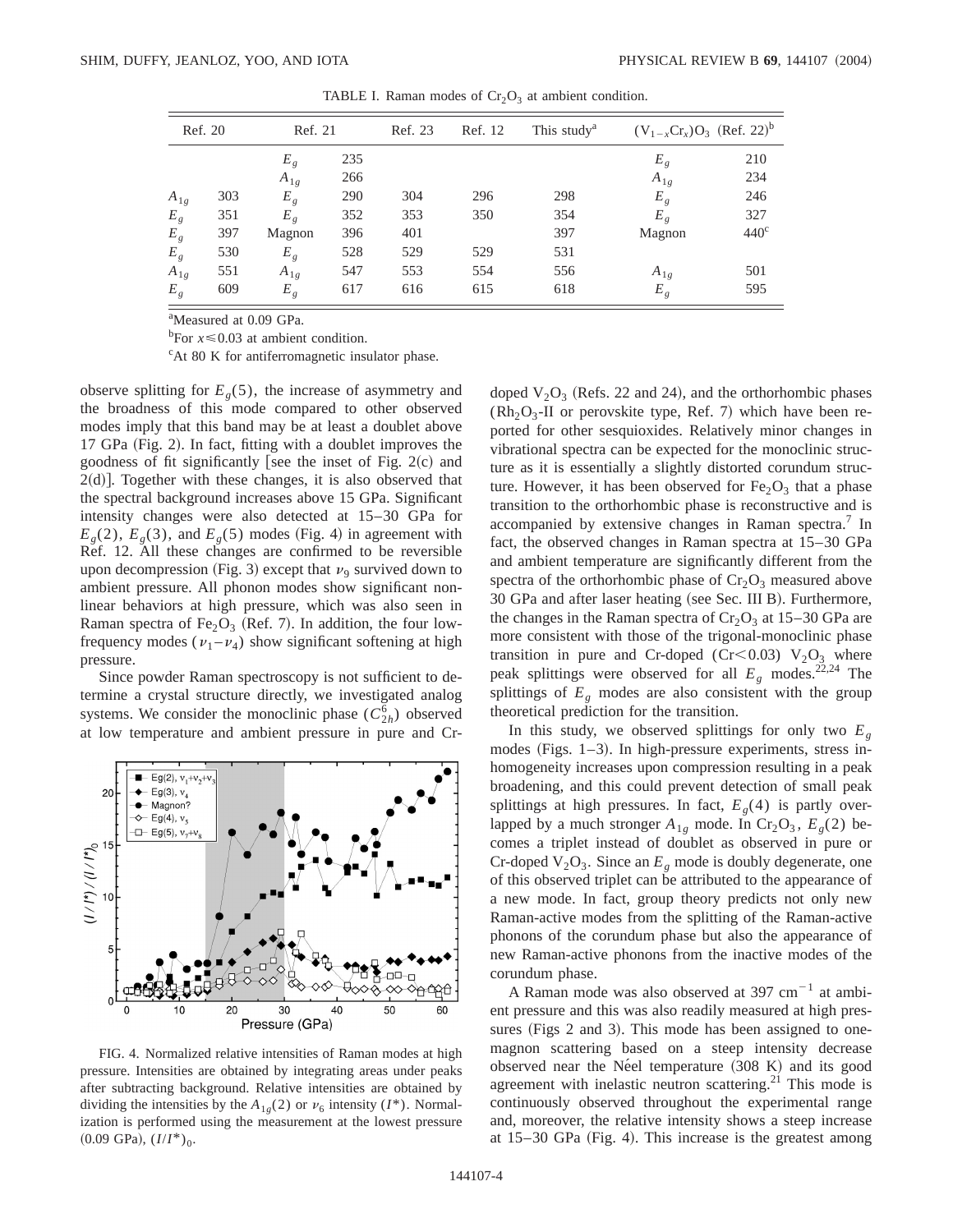#### RAMAN SPECTROSCOPY AND X-RAY DIFFRACTION OF . . . PHYSICAL REVIEW B **69**, 144107 ~2004!

the observed intensity jumps in this pressure range. In addition, this peak becomes asymmetric above  $20$  GPa (Fig. 2).

 $Bloch<sup>25</sup>$  has proposed that the mode Grüneisen parameter  $\gamma$  for magnons may be close to 10/3. We calculated the expected variation of the Raman frequency  $\nu$  if this hypothesis is valid for  $Cr_2O_3$ , using the following equation:

$$
\gamma = -\frac{d\ln \nu}{d\ln V} = \frac{K_T}{\nu} \left( \frac{d\nu}{dP} \right). \tag{1}
$$

The bulk modulus  $K_T$  ranges from 230 to 240 GPa (Refs. 26) and 27). The lower bound result for the pressure behavior of this mode is shown in Fig.  $3(a)$ , provided that the mode is due to magnon-photon interaction and follows Bloch's hypothesis. The observed pressure variation of the mode is very different from what is expected from Bloch's hypothesis, and its Grüneisen parameter is calculated to be  $1.06 \pm 0.03$  from our data.

Bloch's hypothesis is based on a variety of empirical trends. However, the accessible pressure range was limited at that time. Recently it has been shown that the magnon  $\gamma$ ranges from 1.6 to 3.3 and may be material dependent in contrast to Bloch's hypothesis:  $1.7-2$  for  $La_2CuO_4$  (Ref. 28),  $2.7 \pm 0.2$  for CoO (Ref. 29), and 2.3–2.6 for NiO (Ref. 30). In fact, Bloch's hypothesis considers only up to second neighbor interactions, whereas it has been shown that the relatively complicated corundum-type lattice requires to take into account up to fourth neighbor interactions.<sup>31</sup> It is notable that  $\gamma=1.06$  is the lowest ever reported for magnons and a significant nonlinearity of the pressure-induced shift is observed.

However, we cannot rule out a phonon assignment for this mode. Its mode  $\gamma$  is very close to other phonon mode  $\gamma$ 's. One possibility is that a new phonon mode appears due to the phase transition and its frequency coincides with the magnon. However, it should be noted that  $\gamma$  is already very low even below the phase transition pressure [Fig.  $3(a)$ ].

We also observed a broad band near  $700 \text{ cm}^{-1}$  above 30 GPa during compression which is preserved upon decompression  $[v_9]$  in Figs. 2 and 3(b)]. A similar feature was observed near this range in  $(Fe_{1-x}Cr_x)_2O_3$  ( $x=0.0-0.8$ , Refs 23 and 7) and assigned as an IR-active and Raman-inactive mode that appeared in Raman spectra due to surface- or pressure-induced defects. An IR measurement at ambient pressure<sup>32</sup> reported features near this range  $[E_u(TO)]$ =734 cm<sup>-1</sup> and  $A_{2u}(\text{TO})$ =726 cm<sup>-1</sup>]. The extrapolated value at ambient pressure for this mode is  $717 \text{ cm}^{-1}$ , which shows a reasonable agreement with the IR-active mode considering its broad and weak nature.

X-ray diffraction patterns have been measured at CHESS to 58 GPa at 300 K without laser heating. Below 15 GPa, no significant change in diffraction patterns was found and all diffraction lines were well fitted with those of the corundum structure  $(R\bar{3}c)$  [Fig. 5(a)]. However, above 30 GPa, some peaks are selectively broadened: the full width at half maximum (FWHM) of  $(110)<sub>H</sub>$  and  $(116)<sub>H</sub>$  is a factor of 3 and FWHM of  $(104)_H$  and  $(024)_H$  is a factor of 2 greater than that of  $(012)<sub>H</sub>$  diffraction line. In addition, systematic errors were found above 30 GPa in unit-cell parameter refinements



FIG. 5. Observed  $(a, c, e)$  and calculated  $(b, d, f, g)$  x-raydiffraction patterns at high pressure. The difference between the observed and calculated patterns is also shown for each calculated pattern. Tick marks are the diffraction peak positions for  $Cr_2O_3$ [corundum phase at the top of (b), (d), and (g); monoclinic  $V_2O_3$ phase at the top of  $(f)$ ] and Ar [bottom of  $(b)$ ,  $(d)$ ,  $(f)$ ,  $(g)$ ]. Backgrounds were subtracted. Hexagonal Miller indices are given for the major lines of  $Cr_2O_3$  for the pattern measured at 14.7 GPa (a). For the observed pattern at  $57.8$  GPa (e), we show two different refinements with the corundum-type  $(R\overline{3}c)$  (g) and the monoclinic  $V_2O_3$ -type ( $I2/a$ ) (f) structures. The arrow indicates the peak splitting.

when the corundum-type structure is assumed. The maximum errors occurred for  $(110)<sub>H</sub>$  and  $(116)<sub>H</sub>$  which are the broadest lines above 15 GPa and this increases with compression. At the maximum pressure  $(58 \text{ GPa})$ , we were able to observe a peak splitting of the  $(110)<sub>H</sub>$  line [Fig. 5(e)].

We performed Rietveld refinements with two different  $\frac{1}{2}$  crystal structure models (corundum type,  $R\bar{3}c$ , and monoclinic  $V_2O_3$  type,  $I2/a$ ) for the entire x-ray data set measured without laser heating. Below 15 GPa, the corundum type fits well the observed diffraction patterns. However, systematic differences were found between the calculated and observed intensities above 30 GPa after the refinements with the corundum structure: the corundum type predicts lower *d* spacings for  $(012)_H$  and higher *d* spacings for  $(104)_H$  and  $(110)_H$ than the observed patterns [Figs. 5(b), 5(d), and 5(g)]. This is the same trend observed in the unit-cell refinements for individual peak fitting results. However, use of the monoclinic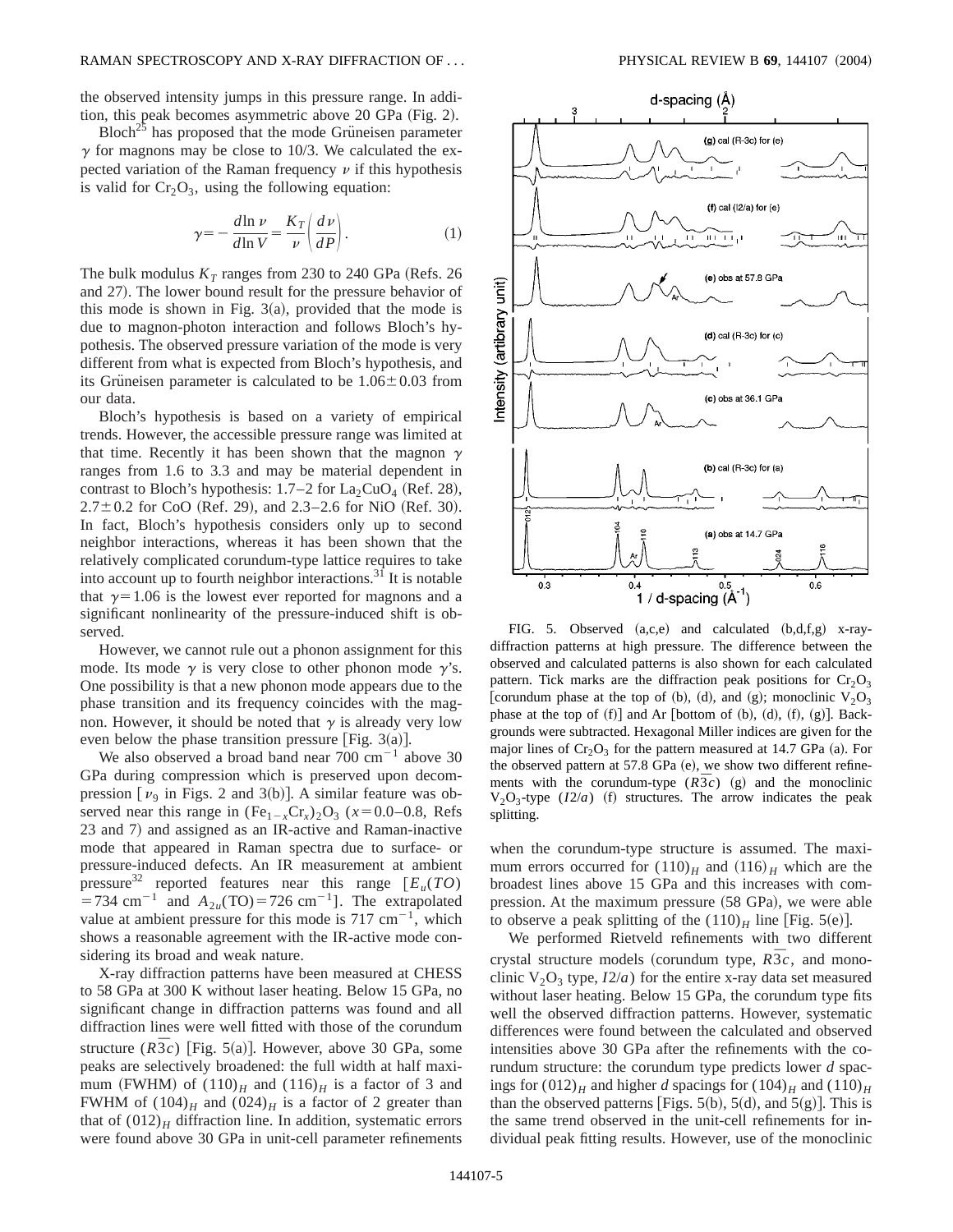$V<sub>2</sub>O<sub>3</sub>$  structure decreases the systematic differences between the observed and calculated diffraction patterns, and the difference is much more random [Fig.  $5(f)$ ].

We also examined the  $Rh_2O_3$ -II-type structure (*Pbna*), which is proposed by first principles calculations for a highpressure phase of  $Cr_2O_3$  (Refs. 10 and 11), and the perovskite structure (*Pbnm*), which is proposed as a highpressure phase of Fe<sub>2</sub>O<sub>3</sub> (Ref. 33), by calculating diffraction patterns at corresponding pressures. However, neither of these structures are consistent with the observed subtle changes. Indeed, the observed diffraction patterns after laser heating above 30 GPa, which can be well explained by an orthorhombic unit cell, demonstrate that the diffraction pattern of the orthorhombic phase is considerably different from the observed diffraction patterns above 15–30 GPa without laser heating (see Sec. III B).

The unit-cell parameters obtained from Rietveld refinements were plotted in Fig. 6. To facilitate direct comparison, we transformed the trigonal and monoclinic cell parameters to hexagonal and pseudohexagonal cell parameters, respectively (the transformation matrix can be found in Ref.  $5$ ). Below 15 GPa, our refinement results with the trigonal lattice (corundum structure) agree well with previous studies.13,26,34 However, above 30 GPa, our results for both trigonal cell and monoclinic cell refinements start to deviate from the extrapolation of hydrostatic compression data measured at lower pressure<sup>26,27</sup> and other measurements to 32 GPa (Ref. 13). However, the experiments of Refs. 13 and 34 were performed without any pressure medium (e.g, nonhydrostatic conditions) and hence are of lower quality. Our results are in reasonable agreement with Ref. 12 especially when one notes that they report anomalous values of the lattice parameters above 30 GPa which require an increase in unit-cell volume for the corundum structure. Above 30 GPa, the *a* axis is larger than static compression measurements at lower pressure<sup>26</sup> using the trigonal fitting by  $0.7-2.7$ %. For the monoclinic fitting, the two pseudohexagonal *a* axes are no longer identical and behave differently: one axis is close to previous studies  $(0.1-1.6\%$  larger) but the other axis is 1.0–3.7 % larger. Except for Ref. 34, previously reported *c* axis shows good agreement below 15 GPa. However, above 20 GPa the difference in the *c* axis from the extrapolation of lower pressure measurement<sup>26</sup> is generally greater than that in the *a* axis:  $1.4 - 3.7$ % for trigonal fits and  $1.8 - 4.2$ % for monoclinic fits. After the phase transition, the  $Cr_2O_3$  structure becomes less compressible along both the *c* and *a* axes of pseudohexagonal lattice.

It has been known that the *c*/*a* ratio for the corundumtype transition-metal oxides is sensitive to physical property changes.<sup>3,4,35</sup> Below 30 GPa, our  $c/a$  ratio in Cr<sub>2</sub>O<sub>3</sub> is slightly higher than those of other studies but still in agreement within the experimental scatter (Fig. 7). However, above 30 GPa we observed a 0.4% increase of the *c*/*a* ratio for trigonal fits, and 0.5% and 1.5% increase for monoclinic fits. For the monoclinic case, the two *c*/*a* ratios diverge with compression.

Since the monoclinic phase and the *c*/*a* ratio change were also observed in the pure and Cr-doped  $V_2O_3$  systems and  $Cr_2O_3$  forms a complete solid solution with  $V_2O_3$  (Ref. 36),



FIG. 6. Pseudohexagonal unit-cell parameters of  $Cr_2O_3$  at high pressure. Trigonal (solid squares) and monoclinic (solid circles) unit-cell parameters were transformed to pseudohexagonal unit-cell parameters to facilitate comparison. Error bars represent  $1\sigma$  uncertainty. Linear fits for results from monoclinic cell refinements (solid lines) and trigonal cell refinements (dotted lines) are shown. A trigonal fit result for the diffraction pattern measured after laser heating at 25.9 GPa is plotted (solid diamonds). The data points from previous studies (Refs. 12, 13, and 34) are also shown for comparison. Dashed lines are the extrapolation of linear fits for unit-cell parameters measured under hydrostatic stress condition (Ref. 26) below 10 GPa. Due to a severe peak overlap between  $Cr_2O_3$  and argon  $[Cr_2O_3(110)_H$  + Ar(111) and  $Cr_2O_3(113)_H$  + Ar(200)], only trigonal fit results are shown at 15–27 GPa.

it may be reasonable to compare the current observation with the behavior of the pure and Cr-doped  $V_2O_3$  systems. In pure and Cr-doped  $V_2O_3$ , the *c/a* ratio increase is known to be associated with an insulator-to-metal transition: an antiferromagnetic insulator-to-metal transition at 150 K and ambient pressure in  $V_2O_3$ , and a paramagnetic insulator-to-metal transition at 1.1 GPa and 300 K in 4% Cr doped  $V_2O_3$  (Ref. 4). In fact, this systematic trend is also found in  $Ti<sub>2</sub>O<sub>3</sub>$ : a semiconductor-to-metal transition at 390–470 K is accompanied by a 2.1% (from 2.646 to 2.701)  $c/a$  ratio increase<sup>3</sup> with temperature. It has been proposed that relative contraction along the pseudohexagonal *a* axis leads to the formation of bonds between cations in the  $(001)<sub>H</sub>$  plane of the corundum lattice, resulting in a decrease of resistivity. $2,37$  In our study, the  $c/a$  ratio increases in Cr<sub>2</sub>O<sub>3</sub> at 25–30 GPa (0.4% for the trigonal cell refinement, and 2.0% and 0.5% for the monoclinic refinement).

However, it should be mentioned that the crystal structure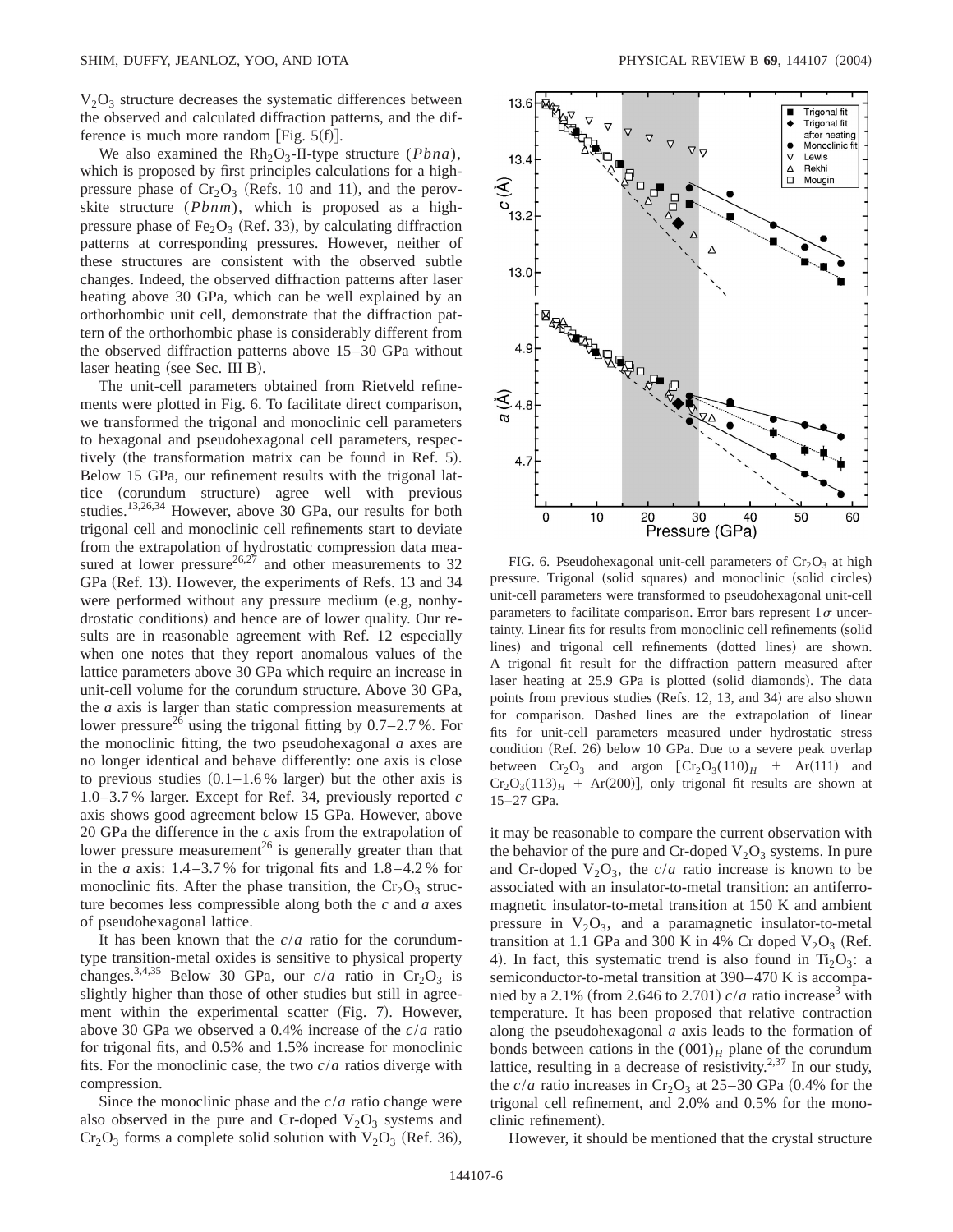

FIG. 7. The  $c/a$  ratio of  $Cr_2O_3$  at high pressure. Notations are the same as in Fig. 6. For comparison, we also show the data from lower pressure measurements (Refs.  $12, 13, 26, 27,$  and 34). A data point at 36 GPa from trigonal fit was not included in the linear fit for the  $c/a$  vs pressure (dotted line). Due to a severe peak overlap between  $Cr_2O_3$  and argon  $[Cr_2O_3(110)_H + Ar(111)]$ and  $Cr_2O_3(113)_H$  + Ar(200)], only trigonal fits are shown at 15–27 GPa.

change from the monoclinic to the trigonal in  $V_2O_3$  was observed together with the increase of the *c*/*a* ratio, which is the opposite of our observation for  $Cr_2O_3$  at high pressure. The driving force in  $V_2O_3$  is a contraction of structure along the *c* axis and an elongation along the *a* axis, while in  $Cr_2O_3$ it occurs in the opposite fashion. Thus, it may not be appropriate to use the increase of the  $c/a$  ratio in  $Cr_2O_3$  as a sign of an insulator-metal transition.

The volume change in  $Cr_2O_3$  at high pressure is shown in Fig. 8. Our measurement is consistent with recent x-ray diffraction experiments<sup>12</sup> and slightly higher than the extrapolation of low-pressure hydrostatic measurements.<sup>26</sup> We do not observe a discrete change in volume of any significance, within the observed data scatter, during cold compression for the entire pressure range we studied at 300 K. A recent measurement<sup>12</sup> reported that  $Cr_2O_3$  becomes almost incompressible above 30 GPa. Our data points at 28–36 GPa can be interpreted as being consistent with this observation. However, the change at 28–36 GPa is still within the observed scatter of the data points (Fig. 8). Due to the expected subtle nature of the transition to the monoclinic  $V_2O_3$ -type phase and the finite resolution of the high-pressure technique we used, it is difficult to detect the phase transition pressure using the volume data.

#### **B. Phase transition above 30 GPa and high temperature**

Drastic changes in Raman spectra were observed after laser heating above 30 GPa (Fig. 9). After heating, wave numbers of Raman modes are different from those observed before heating, and the number of observed modes increases



FIG. 8. Volume of  $Cr_2O_3$  transformed to pseudohexagonal unit cell  $(Z=6)$  at high pressure. Notations are the same as in Fig. 7. The volume of the orthorhombic phase observed after laser heating at 38 and 46.9 GPa is also shown (solid triangles). Dashed curve is the extrapolation of hydrostatic compression (Ref. 26) below 10 GPa at 300 K ( $K_{T0}$ =222 GPa and  $K'_{T0}$ =4). Due to a severe peak overlap between  $Cr_2O_3$  and argon  $[Cr_2O_3(110)_H + Ar(111)]$ and  $Cr_2O_3(113)_H$  + Ar(200)], only trigonal fits are shown at 15–27 GPa.

from 9 to 12 (Fig. 10). The latter could mean a structural change to a lower symmetry phase: according to group theory, a total of 24 modes for the perovskite type and 30 modes for the  $Rh_2O_3$ -II type are expected to be Raman ac-



FIG. 9. High-pressure Raman spectra of  $Cr_2O_3$  measured after laser heating (b) and after decompression of the laser-heated sample ~c!. Raman spectrum without laser heating measured at 37.7 GPa is shown for comparison. New features observed after laser heating at 36.9 GPa are named in sequential order starting from the lowest wave-number peak  $(N_1-N_{12})$ . New features observed above 15–30 GPa during cold compression are indicated by arrows ( $v_1$ ,  $v_2$ , and  $\nu_8$ ). Pressure is shown above each trace.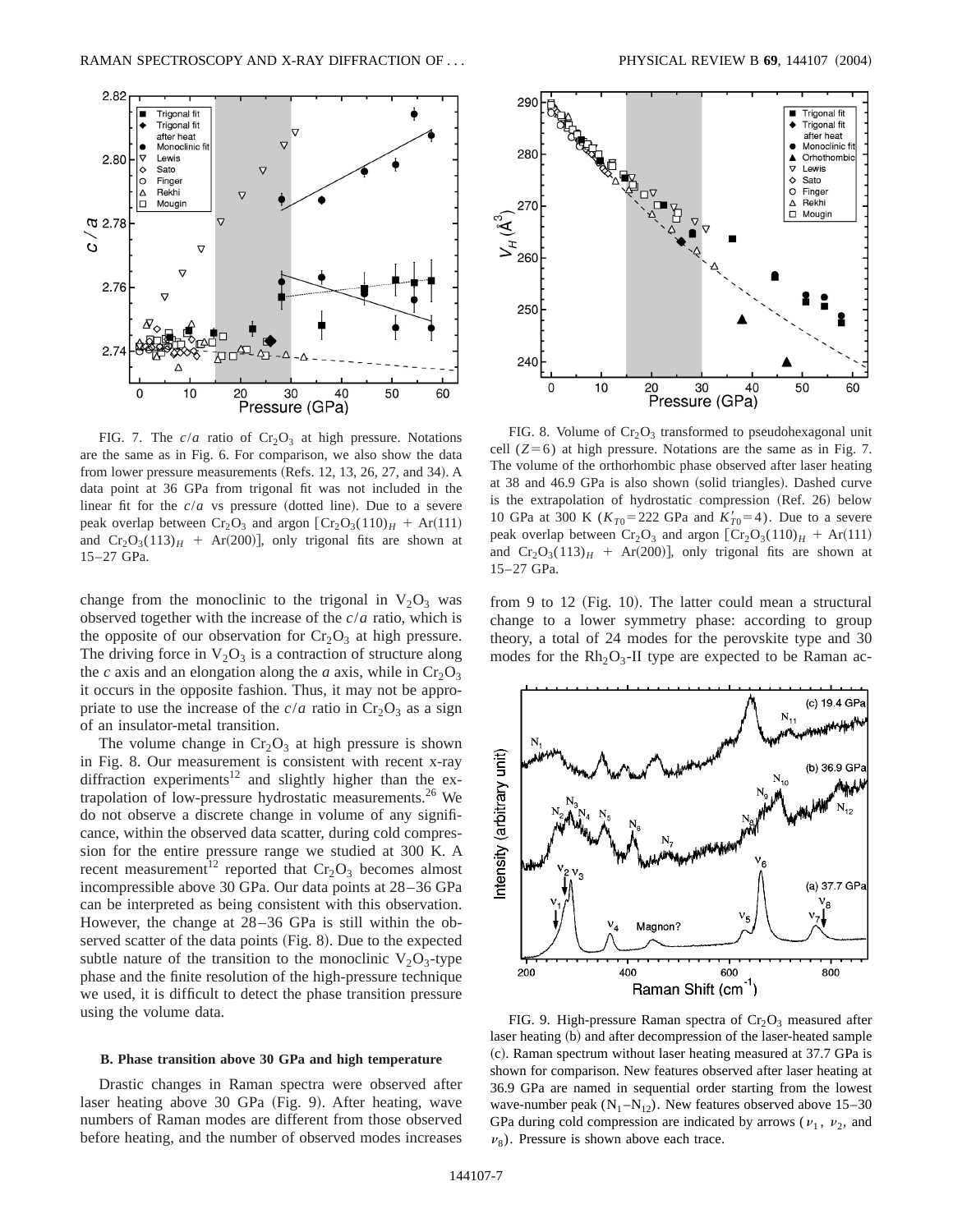

FIG. 10. Pressure shift of Raman modes for the orthorhombic phase of  $Cr_2O_3$ . Solid circles are the data points measured after laser heating and open circles are the data points measured during decompression of the laser heated sample. Linear fits for data points are shown as solid lines. For comparison, the positions of Raman modes of the corundum and the monoclinic  $V_2O_3$ -type  $Cr_2O_3$  are shown as dotted lines using the polynomial fits presented in Fig. 3. Peak assignments are the same as in Fig. 1.

tive, whereas only 7 for the corundum type and 15 for the monoclinic  $V_2O_3$  type are expected to be Raman active. However, as shown for the orthorhombic phase of  $Fe<sub>2</sub>O<sub>3</sub>$ above 55 GPa, not all Raman-active modes are observable. In addition, Raman scattering becomes much weaker after heating. It is interesting that decreases in Raman scattering intensities were also observed for the phase transition in  $Fe<sub>2</sub>O<sub>3</sub>$  at 55 GPa (Ref. 7).

Many of the modes appearing after laser heating (solid circles in Fig. 10) still remain during decompression (open circles in Fig. 10). However, the wave numbers for some modes coincide with those of the modes observed without heating  $(N_1, N_8,$  and  $N_{11}$  in Fig. 10). Since Raman scattering was much more intense before heating, a small amount of the back-transformed material could show scattering with significant intensities.

Considerable changes were also observed in diffraction patterns after laser heating (Fig. 11): new diffraction lines appear at 3.0, 2.4, and 1.7 Å and intensities of the low *d*-spacing lines change significantly. However, some major diffraction lines of the low-temperature phase (either the corundum or the monoclinic  $V_2O_3$  type) still persist even after laser heating, i.e., diffraction lines at 3.4 and 2.75 Å. This implies that the phase transition to this orthorhombic phase is very sluggish.

The observed diffraction patterns after laser heating can be well explained by an orthorhombic unit cell. We also performed Rietveld analyses for the diffraction patterns of the orthorhombic phase. We used both the  $Rh<sub>2</sub>O<sub>3</sub>$ -II type (*Pbna*,  $D_{2h}^{14}$ ) and the perovskite-type (*Pbnm*,  $D_{2h}^{16}$ ) structures as starting models for the analyses. Refinements with both of these models show equally good fit to the peak positions observed after laser heating. However, when we release the constraints for atomic positions in Rietveld analyses, we found very anisotropic Cr-O polyhedra for both the space groups: maximum 42% difference of Cr-O bonds in the octahedra of the  $Rh<sub>2</sub>O<sub>3</sub>$ -II type and maximum 35% difference for Cr-O bonds in the dodecahedra of the perovskite type (we considered nearest eight oxygens, since the perovskite structure with *Pbnm* space group inherently has distorted dodecahedra such that eight oxygens are closely coordinated around a Cr atom).

These values are rather extreme compared with the reported anisotropy of polyhedra in these structures. For example, for the  $Rh_2O_3$ -II-type structures, 5% and 10% anisotropies of octahedra are reported in  $Rh<sub>2</sub>O<sub>3</sub>$  (Ref. 38) and  $Fe<sub>2</sub>O<sub>3</sub>$  (Ref. 39) at high pressure, respectively. In the perovskite-type structures, 22% and 21% anisotropies of dodecahedra are reported in GdFeO<sub>3</sub> (Ref. 40) and MgSiO<sub>3</sub>  $(Ref. 41)$  perovskites at ambient pressure, respectively. Thus, the obtained atomic positions for the orthorhombic phase may not be realistic. In fact, for the measurements with laser heating, we used a slot-type aperture of Mao-Bell-type diamond cell. This allows only  $8^\circ - 10^\circ$  arc of diffraction rings. Furthermore, recrystallization and preferred orientation induced during laser heating can decrease the accuracy of the measured intensity considerably.<sup>42</sup> These pose severe limits in determination of atomic positions using the measured intensity.

We also performed refinements with quasirigid body constraints for Cr-O polyhedra in the structures: we set limits in the variations of Cr-O bond lengths. For the same allowed variations, the weighted residual factor  $R_{wp}$  is slightly better when the perovskite type is used, but the difference is less than 0.2%. For space-group determination, more precise measurements for diffraction intensities are required.

We compare the volume of the orthorhombic phase with those of the corundum and the monoclinic  $V_2O_3$ -type phases (Fig. 8). Compared with the compressional curve extrapolated from low-pressure measurements, $2<sup>6</sup>$  the orthorhombic structure decreases volume by 2–3 %, whereas the volume decrease is 5–6 %, if compared with that of the monoclinic  $V_2O_3$ -type phase. The volume decrease for the corundum-to- $Rh<sub>2</sub>O<sub>3</sub>$ -II transition is reported to be 3.2% for  $Rh<sub>2</sub>O<sub>3</sub>$  (Ref. 38) and 10% for  $Fe<sub>2</sub>O<sub>3</sub>$  (Ref. 39).

#### **IV. DISCUSSION**

We observed the sample at each pressure step during Raman and x-ray experiments using an optical microscope. At ambient pressure,  $Cr_2O_3$  has a green color. It becomes darker with compression and turns to dark red near 14 GPa. Above 30 GPa after laser heating, the sample color changed from dark red to dark green. However, below 30 GPa, the sample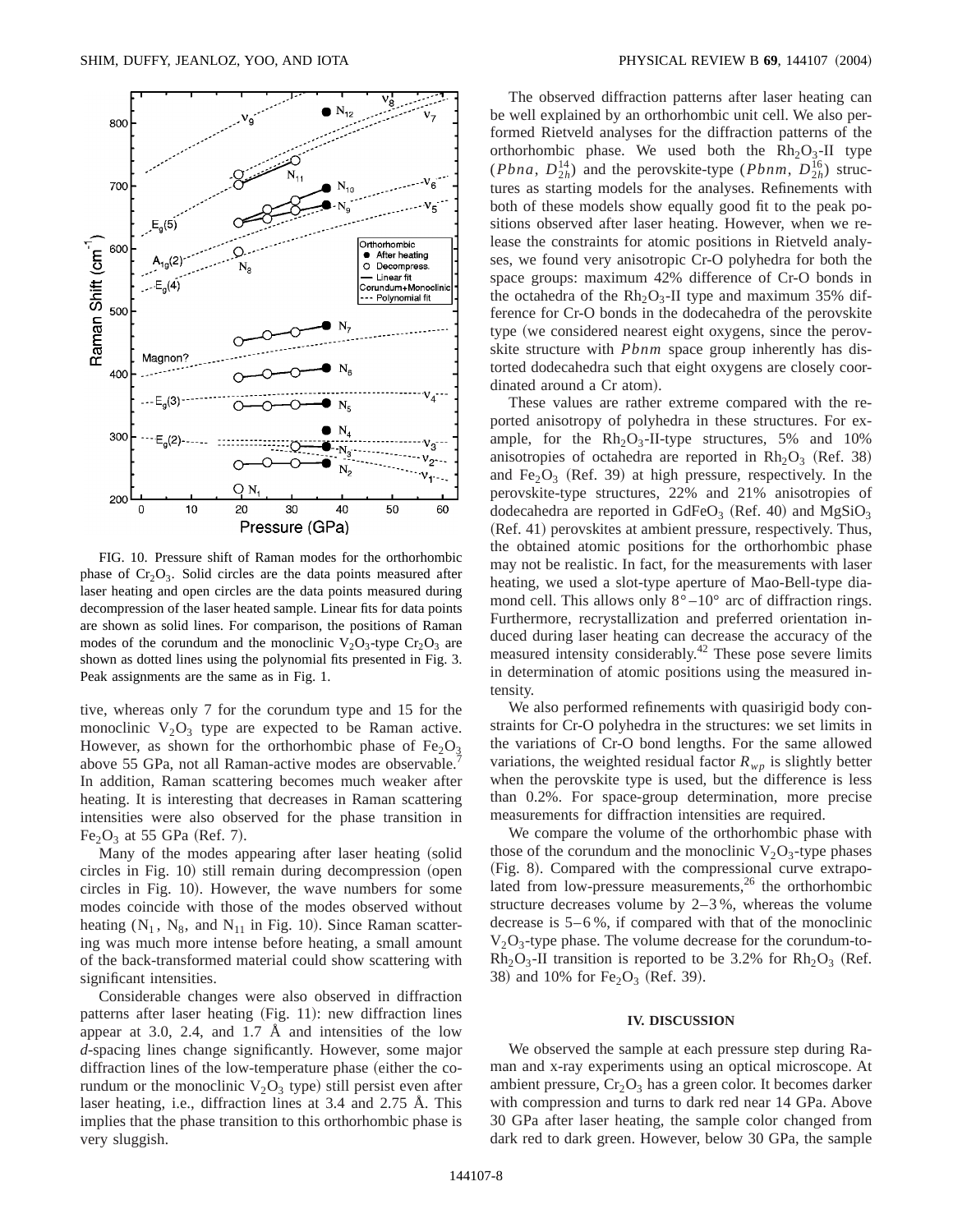

still shows a dark red color even after laser heating. These visual observations, together with Raman scattering and x-ray diffraction, show that there exist changes in the compressional behavior of  $Cr<sub>2</sub>O<sub>3</sub>$  at high pressure.

Colors in 3*d*-transition metal sesquioxides are related to the crystal-field splitting of their  $3d$  orbitals.<sup>43</sup> This splitting depends on cation-anion bond lengths and symmetry of the cation site. In an ideal octahedron, degenerated *d*-orbitals split into  $t_{2g}$  and  $e_g$  orbital groups energetically. The energy separation of these,  $\Delta$ , can be expressed as a function of average cation-anion separation *R*,

$$
\frac{\Delta}{\Delta_0} = \left(\frac{R_0}{R}\right)^5,\tag{2}
$$

assuming that there is no change in the symmetry of the octahedron. Using this relation, we calculated an average cation-anion separation needed for  $Cr_2O_3$  to show same  $\Delta$  as ruby ( $\Delta = 18\,150 \text{ cm}^{-1}$ , Ref. 44). For  $\Delta_0 = 16\,670 \text{ cm}^{-1}$ (Ref. 45) and  $R_0 = 1.986$  Å, we obtained  $R = 1.952$  Å. This corresponds to the Cr-O length at 14 GPa where the color change from green to red is observed [Fig.  $12(a)$ ], implying that the color change is induced by the compression of  $CrO<sub>6</sub>$ octahedra.

However, the color of  $Cr_2O_3$  changes back to green after laser heating above 30 GPa. We found that average Cr-O distance increases when  $Cr_2O_3$  transforms to the orthorhombic phase. If ruby transforms from the corundum structure to the orthorhombic structure above 100 GPa as predicted $8.9$ and the phase transition is similar to that in  $Cr_2O_3$  as proposed by the first-principles study, $^{10}$  this discrete change in crystal-field energy during the phase transition to the orthorhombic phase could result in a significant change in the ruby scale.

In order to further investigate the source of the crystal structure change, we plot measured Cr-O and O-O bond

FIG. 11. Observed  $(a,b)$  and calculated  $(c,d)$ x-ray diffraction patterns at high pressure. The difference between the observed and calculated patterns is also shown for each calculated pattern. Tick marks are the diffraction peak positions for  $Cr_2O_3$  [monoclinic  $V_2O_3$  phase at the bottom of  $~(c)$  and  $~(d)$ ; orthorhombic phase at the top of  $~(c)$ and  $(d)$ ]. Backgrounds were subtracted. For comparison, the observed pattern at 57.8 GPa is shown in  $(a)$ . Two different refinements with the  $Rh<sub>2</sub>O<sub>3</sub>$ -II-type (*Pbna*) (c) and the perovskitetype  $(Phm)$  (d) structures are shown for the pattern measured at 46.9 GPa after laser heating (b). The data points at 0.378–0.382  $A^{-1}$  and 0.430–0.502  $\AA^{-1}$  were not used in the refinements due to the overlaps with gasket peaks. The arrows indicate distinct major diffraction features of the orthorhombic phase.

lengths as a function of pressure  $(Fig. 12)$ . These values are obtained from Rietveld analyses of the diffraction patterns measured at high pressure and 300 K, with and without laser annealing, using the corundum structure. The monoclinic  $V_2O_3$  structure can be thought as a distorted corundum structure with small differences including the absence of threefold axes along the *c* axis of the trigonal unit cell in the monoclinic structure. Unfortunately, our diffraction experiments do not cover sufficient reciprocal space to refine the individual oxygen positions in the monoclinic structure. Thus, we use the results from the refinements with the corundum structure, which has only one atomic position parameter to be refined for oxygen, instead in the monoclinic  $V_2O_3$  structure four oxygen position parameters should be refined. Use of these results may lead to systematic errors in the measured bond lengths above 30 GPa where significant misfits of the observed diffraction patterns with the corundum structure are observed  $(Fig. 5)$ . However, the misfits are not significant below 30 GPa. Also the observed trend is still preserved even after laser heating near 30 GPa [diamond] symbols in Figs.  $12(a)$  and  $12(c)$  where differential stress should be much smaller. In addition, the trends observed in our data are very consistent with that observed in singlecrystal diffraction experiments<sup>27</sup> below 6 GPa [Fig. 12(a)].

Oxygens in the corundum structure are hexagonally close packed. Two-thirds of the octahedral interstitial sites are filled with cations and one-third of the sites remain empty. Along the *c* axis, two cation-filled octahedra share one oxygen plane ("shared" by two cations above and below; represented by subscript "*s*") and one empty octahedron shares an oxygen plane with one filled octahedron ("unshared"; represented by subscript " $u$ "). At ambient pressure,  $M$ -O<sub>s</sub> (*M*: cation,  $M = A1$ , V, Cr, Fe) is longer than  $M - O_u$ . However, in both single-crystal and our powder-diffraction measurements, the Cr-O*<sup>s</sup>* bond length decreases rapidly with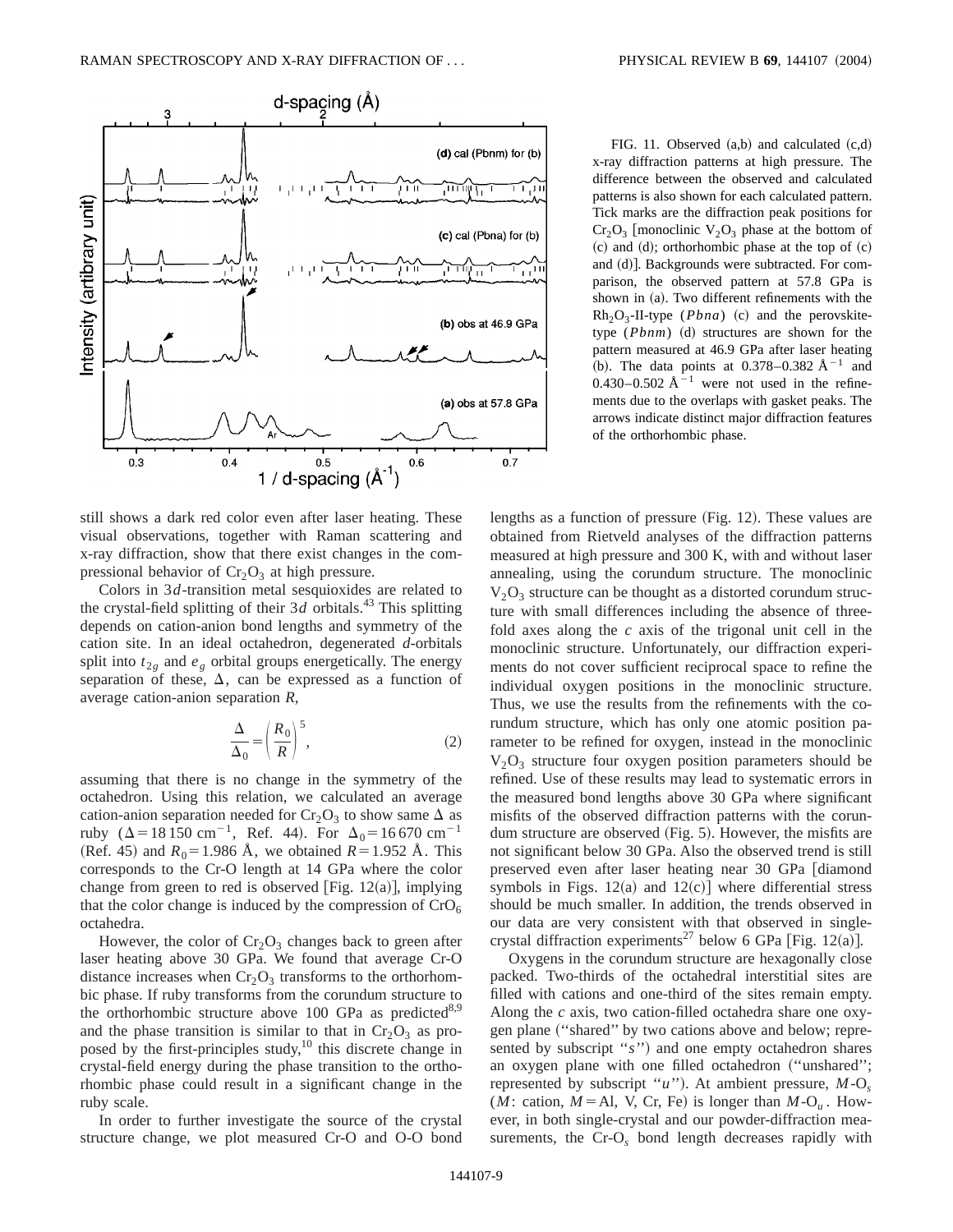

FIG. 12. (a) Cr-O and  $(c)$  O-O bond lengths in the corundumtype  $Cr<sub>2</sub>O<sub>3</sub>$  measured at high pressure and 300 K. Bond lengths between Cr and O in both shared (subscript "*s*," solid symbols) and unshared  $(subscript 'u,'')$ open symbols! oxygen layers are shown for measurements both with (diamonds) and without (squares) laser annealing. The measured values by a singlecrystal x-ray diffraction  $(Ref. 27)$ are also plotted for comparison (circles). The dotted lines are for guides for the eye. We compared (b) cation-oxygen  $(M-O)$  and  $(d)$  $oxygen-oxygen$   $(O-O)$  bond length ratios between oxygens in shared and unshared oxygen planes in different corundum-type sesquioxides at high pressure and 300 K. The values are obtained from single-crystal x-raydiffraction measurements (Refs. 46 and 27).

compression, whereas  $Cr-O<sub>u</sub>$  is very insensitive to compression. In fact, these two Cr-O bond lengths are almost identical near 15 GPa and the Cr-O*<sup>s</sup>* bond length becomes smaller than the  $Cr-O<sub>u</sub>$  bond length above 20 GPa. Although it is difficult to see the trend in single-crystal diffraction measurements due to their limited pressure range, the decrease of the  $M$ -O<sub>s</sub> bond length relative to the  $M$ -O<sub>u</sub> bond length can be found in the data for  $Cr_2O_3$  [Fig. 12(b)].

In the corundum structure, cations are not at the center of octahedra, instead they are offset from the center along the *c* axis. Thus, the shift of Cr with compression toward the shared oxygen plane could result in the observed decrease in  $Cr-O<sub>s</sub>$ . However, as shown in Fig. 12 $(c)$ , it is the decrease of the O-O bond length in the shared oxygen plane, i.e., decrease in the size of the plane, that gives rise to the decrease in Cr-O*<sup>s</sup>* bond length. In other words, the shift of oxygens in the shared plane towards the center of the triangle results in the decrease in Cr-O*<sup>s</sup>* bond length. Interestingly, the size of the unshared oxygen plane is very insensitive to pressure. Also this relative decrease in O-O*<sup>s</sup>* bond length can be seen in single-crystal diffraction measurements [Fig.  $12(d)$ ].

Recent first-principles calculations $10,11$  have proposed that  $Cr_2O_3$  will show a similar phase transition to that in  $Al_2O_3$  at much lower pressure. It is difficult to compare the pressure behavior of bond lengths in  $Al_2O_3$  with those in  $Cr_2O_3$ , since only a single-crystal x-ray diffraction measurement with a limited pressure range is available. However, Fig. 12(b) and 12(c) show that the bond lengths in  $Al_2O_3$  follow a more or less similar trend to those in  $Cr_2O_3$ . In contrast,  $Fe<sub>2</sub>O<sub>3</sub>$  and  $V<sub>2</sub>O<sub>3</sub>$  show opposite pressure behaviors in bond lengths.

It is interesting that there is difference in transition pressures detected by Raman scattering and x-ray diffraction for the corundum-to-monoclinic  $V_2O_3$  phase transition: whereas two new Raman modes are observed from  $15$  GPa (Fig. 3), the *c*/*a* ratio measured by x-ray diffraction shows a discrete increase at  $25-28$  GPa (Fig. 7). It should be noted that the expected changes in the phase transition are subtle. Furthermore, we have a finite resolution in both Raman and x-raydiffraction measurements, due to stress inhomogeneity, nonhydrostatic stresses, and so on. In fact, the two new modes ( $v_2$  and  $v_8$  in Fig. 3) are not fully resolved to 30 GPa and these appear only as asymmetricity of modes  $\nu_3$  and  $\nu_7$ . Furthermore,  $\nu_1$  is resolved above 30 GPa which is rather close to where the *c*/*a* ratio change is found in diffraction experiments.

We also investigated whether the monoclinic  $V_2O_3$  phase is induced by nonhydrostatic stresses in the sample. In fact, there is some evidence for the existence of differential stresses in our experiments: the volume measured without laser annealing above 15 GPa is 1% higher than that extrapolated from low-pressure hydrostatic experiments<sup>26</sup> and that measured after annealing at  $26$  GPa (Fig. 8). Also, the FWHM of diffraction peaks measured during cold compression is significantly larger than that measured after laser annealing  $(Fig. 11)$ . In contrast, the bond distance change  $(Fig. 11)$ . 12) in an annealed sample at 26 GPa is in good agreement with those in cold compressed samples, and the Raman features observed before annealing are still preserved after annealing at 26 GPa. A measurement with quasihydrostatic medium, e.g., helium, is warranted to resolve this issue. The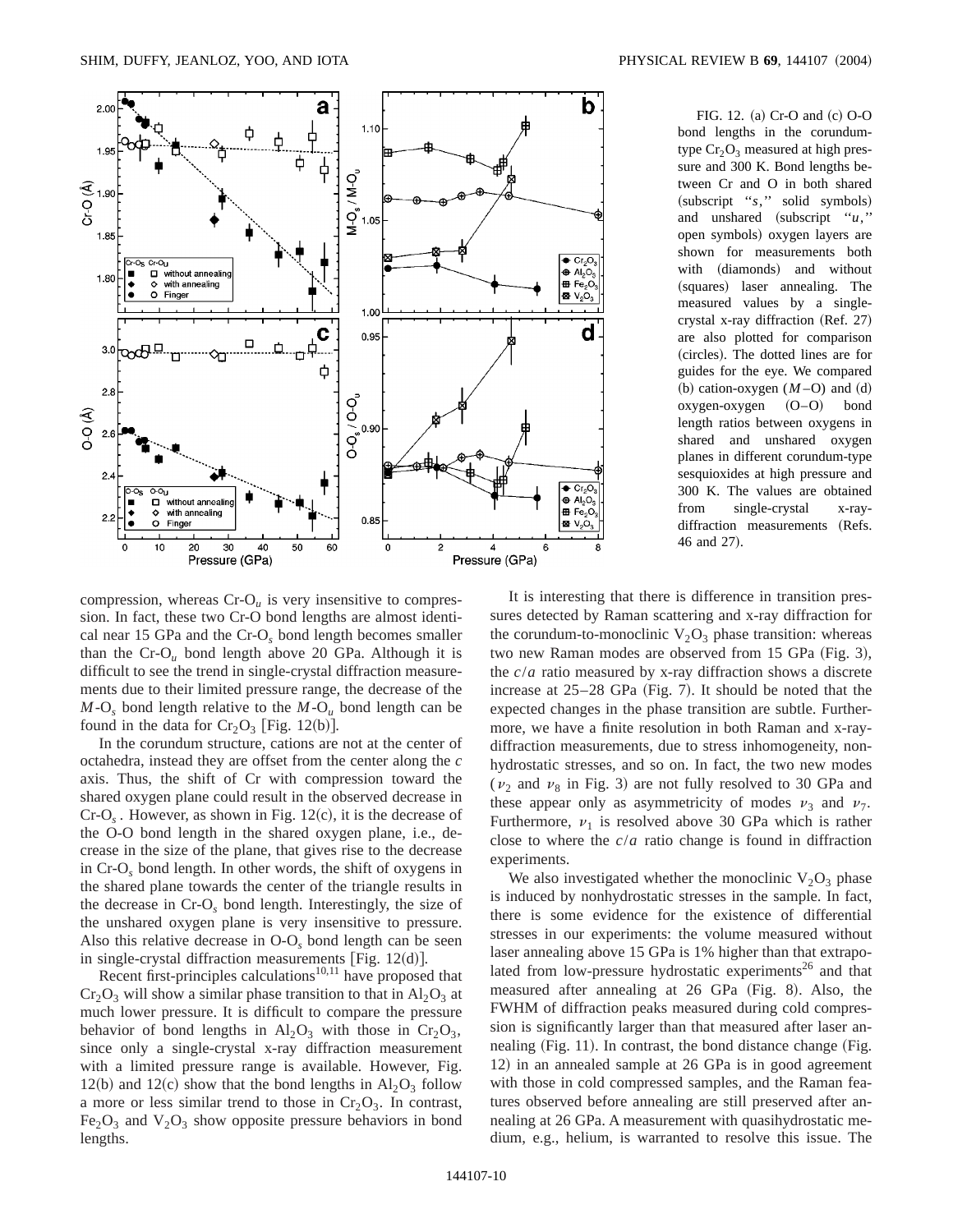monoclinic  $V_2O_3$ -type phase is metastable above 30 GPa where a  $5-6\%$  more dense phase, the orthorhombic phase, exists  $(Fig. 8)$ .

## **V. CONCLUSION**

We have observed a color change, splittings of Raman modes, relative increases of some Raman mode intensities, selective broadening of some diffraction lines, and systematic shifts of some diffraction positions in  $Cr_2O_3$  at 15–30 GPa. The Raman spectrum and diffraction changes are consistent with a phase transition to the monoclinic  $V_2O_3$  structure (*I*2/*a*), which has also been observed in pure and Crdoped  $V_2O_3$  systems, but the observed changes are not consistent with a phase transition to the orthorhombic structure ( $Rh_2O_3$ -II or perovskite type). The phase transition may be induced by the different compressibility of cation-filled and empty octahedra in  $Cr<sub>2</sub>O<sub>3</sub>$ .

We also find another phase transition above 30 GPa and after laser heating. The high-temperature phase has an orthorhombic unit cell as predicted by first-principles calculations<sup>10</sup> and Rietveld refinement shows that this could be either the  $Rh_2O_3$ -II or the perovskite-type structure. The

\*Electronic address: sangshim@mit.edu

- 1P. A. Cox, *Transition Metal Oxides—an Introduction to their Electronic Structure and Properties*, International Series of Monographs on Chemistry Vol. 27 (Oxford Science Publications, Oxford, 1992).
- $2$ A. Mooradian and P.M. Raccah, Phys. Rev. B 3, 4253 (1971).
- 3C.N.R. Rao, R.E. Loehman, and J.M. Honig, Phys. Lett. **27A**, 271  $(1968).$
- <sup>4</sup> D.B. McWhan and J.P. Remeika, Phys. Rev. B 2, 3734 (1970).
- ${}^{5}$  P.D. Dernier and M. Marezio, Phys. Rev. B 2, 3771 (1970).
- 6M.P. Pasternak, G.K. Rozenberg, G.Y. Machavariani, O. Naaman, R.D. Taylor, and R. Jeanloz, Phys. Rev. Lett. **82**, 4663 (1999).
- ${}^{7}$ S.-H. Shim and T.S. Duffy, Am. Mineral. **87**, 318  $(2002)$ .
- <sup>8</sup>K.T. Thomson, R.M. Wentzcovitch, and M.S.T. Bukowinski, Science 274, 1880 (1996).
- $9^9$ N. Funamori and R. Jeanloz, Science  $278$ , 1109 (1997).
- <sup>10</sup>W. Duan, G. Paiva, R.M. Wentzcovitch, and A. Fazzio, Phys. Rev. Lett. 81, 3267 (1998).
- 11A.Y. Dobin, W. Duan, and R.M. Wentzcovitch, Phys. Rev. B **62**, 11 997 (2000).
- <sup>12</sup> J. Mougin, T.L. Bihan, and G. Lucazeau, J. Phys. Chem. Solids **62**, 553 (2001).
- 13S. Rekhi, L.S. Dubrovinsky, R. Ahuja, S.K. Saxena, and B. Johansson, J. Alloys Compd. **302**, 16 (2000).
- 14H.-K. Mao, J. Xu, and P.M. Bell, J. Geophys. Res. **91**, 4673  $(1986).$
- 15L.W. Finger, R.M. Hazen, G. Zou, H.-K. Mao, and P.M. Bell, Appl. Phys. Lett. 39, 892 (1981).
- 16S. Desgreniers, University of Ottawa, Technical Report, 1998 (unpublished).
- $17$ T.J.B. Holland and S.A.T. Redfern, Miner. Mag.  $61$ ,  $65$  (1997).
- <sup>18</sup> A. C. Larson and R. B. V. Dreele, Los Alamos National Laboratory, Technical Report No. LAUR 86-748, 1988 (unpublished).

color change during this phase transition, from dark red to green, is consistent with the fact that average Cr-O bond length increases after the phase transition. Since the orthorhombic phase has much smaller volume than the monoclinic  $V_2O_3$ -type phase, the orthorhombic phase is more stable than the monoclinic phase above 30 GPa. It is interesting that the monoclinic  $V_2O_3$ -type phase survives metastably over a wide pressure range  $(30–60 \text{ GPa})$ .

Since it has been proposed that the phase transition in  $Cr_2O_3$  is similar to that expected in ruby,<sup>10,11</sup> the phase transitions found in this study may have important implications for the ruby scale. This study shows that the phase transitions in  $Cr_2O_3$  are accompanied with changes in both cation-anion bond length and cation site symmetry, which are important factors to influence the crystal-field splitting energy whose pressure variation is used in the ruby scale.

#### **ACKNOWLEDGMENTS**

S. Speziale, C. Zha, K. Lee, and G. Shen assist x-ray measurements. This work was supported by NSF. S.S. and R.J. thank the Miller institute for support.

- 19G. Shen, M.L. Rivers, Y. Wang, and S.R. Sutton, Rev. Sci. Instrum. **72**, 1273 (2001).
- $^{20}$  I.R. Beattie and T.R. Gilson, J. Chem. Soc. A  $5$ , 980 (1970).
- 21T. R. Hart, R. L. Aggarwal, and B. Lax, in *Proceedings of the Second International Conference on Light Scattering in Solids*, edited by M. Balkanski (Flammarion Sciences, Paris, 1971), pp. 174–179.
- $22^2$ C. Tatsuyama and H.Y. Fan, Phys. Rev. B 21, 2977 (1980).
- 23K.F. McCarty and D.R. Boehme, J. Solid State Chem. **79**, 19  $(1989)$ .
- $^{24}$ N. Kuroda and H.Y. Fan, Phys. Rev. B 16, 5003 (1977).
- $^{25}$ D. Bloch, J. Phys. Chem. Solids  $27$ , 881 (1966).
- <sup>26</sup> Y. Sato and S. Akimoto, J. Appl. Phys. **50**, 5285 (1979).
- $^{27}$  L.W. Finger and R.M. Hazen, J. Appl. Phys. **51**, 5362 (1980).
- 28M.C. Aronson, S.B. Dierker, B.S. Dennis, S.-W. Cheong, and Z. Fisk, Phys. Rev. B 44, 4657 (1991).
- 29V.V. Struzhkin, A.F. Goncharov, and K. Syassen, Mater. Sci. Eng., A 168, 107 (1993).
- 30V.V. Struzhkin, U. Schwarz, H. Wilhelm, and K. Syassen, Mater. Sci. Eng., A 168, 103 (1993).
- $31$ E.J. Samuelsen, Physica (Amsterdam) **43**, 353  $(1969)$ .
- 32G. Lucovsky, R.J. Sladek, and J.W. Allen, Phys. Rev. B **16**, 4716  $(1977).$
- <sup>33</sup> A.F. Reid and A.E. Ringwood, J. Geophys. Res. **74**, 3238 (1969).
- 34H.J. Lewis, Jr. and H.G. Drickamer, J. Chem. Phys. **45**, 224  $(1966).$
- 35C.T. Prewitt, R.D. Shannon, D.B. Rogers, and A.W. Sleight, Inorg. Chem. 8, 1985 (1969).
- 36R. S. Roth, *Phase Equlibria Diagrams-Phase Diagrams for Ceramists* (The American Ceramic Society, 1995).
- <sup>37</sup> J. B. Goodenough, *Magnetism and the Chemical Bond* (Robert E. Krieger, New York, 1976).
- 38R.D. Shannon and C.T. Prewitt, J. Solid State Chem. **2**, 134  $(1970).$